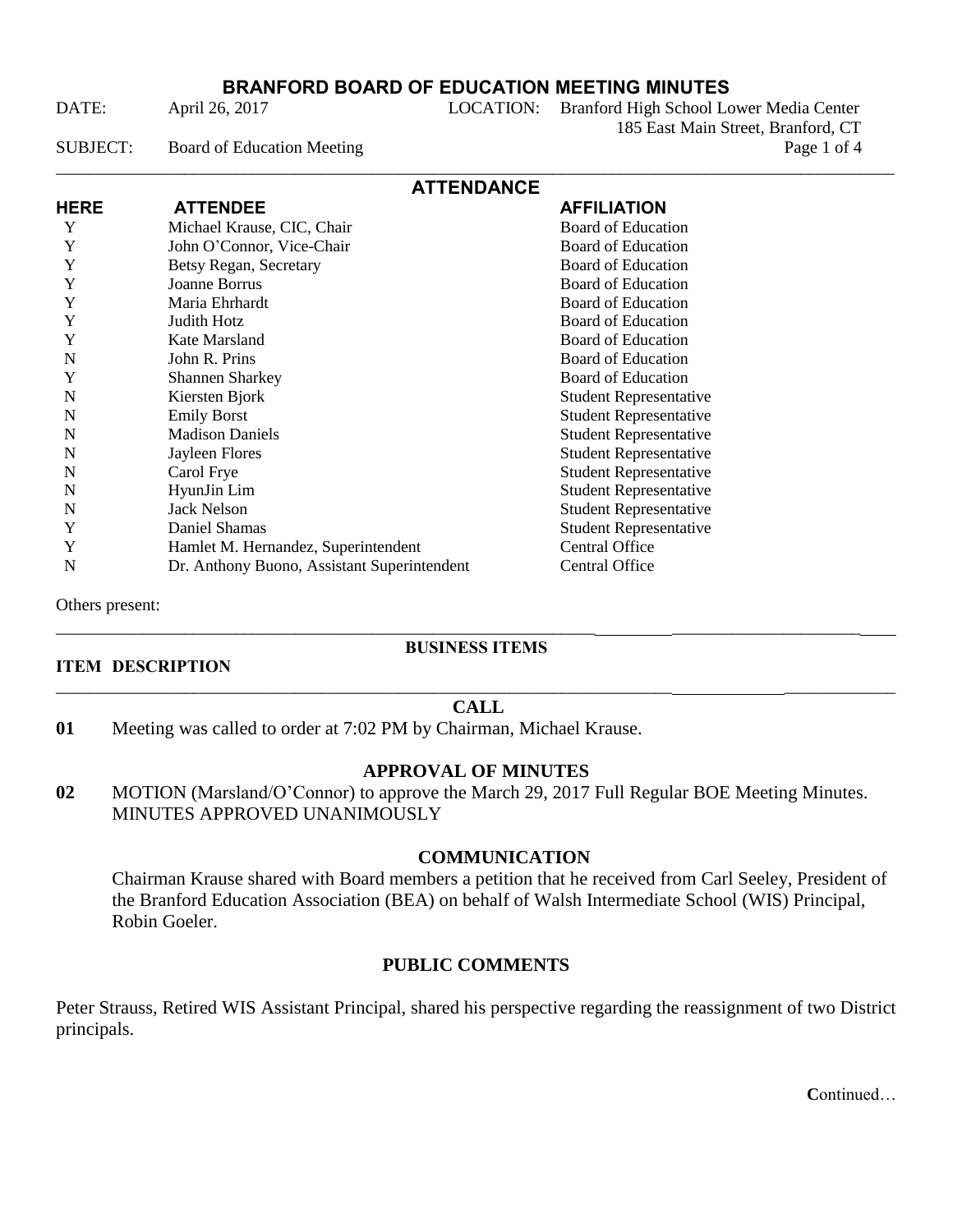DATE: April 26, 2017 LOCATION: Branford High School Lower Media Center 185 East Main Street, Branford, CT SUBJECT: Board of Education Meeting Page 2 of 4

## \_\_\_\_\_\_\_\_\_\_\_\_\_\_\_\_\_\_\_\_\_\_\_\_\_\_\_\_\_\_\_\_\_\_\_\_\_\_\_\_\_\_\_\_\_\_\_\_\_\_\_\_\_\_\_\_\_\_\_\_\_\_\_\_\_\_\_\_\_\_\_\_\_\_\_\_\_\_\_\_\_\_\_\_\_\_\_\_\_\_ **RECOGNITIONS**

## **A. John (Jake) Palluzzi**

Chairman Krause and Superintendent Hernandez recognized Branford High School Basketball Coach. Mr. Palluzzi retired from coaching basketball at Branford High School after 29 years.

## **B. ELL Literacy Night Staff**

Chairman Krause and Superintendent Hernandez recognized Ms. Kim Volkens and the District ELL staff for making ELL Literacy Night Events at the Blackstone Library a District wide success.

## **C. Welcoming Branford Event Staff**

Chairman Krause and Superintendent Hernandez recognized Mr. Paul Dzialo and the ERACE staff members for their hard work on the recent Welcoming Branford event at the Blackstone Library.

# **BOE STUDENT REPRESENTATIVE REPORT**

Student Representatives, Daniel Shamas, reported on end of the year happenings at Branford High School (BHS). He stated

that exams are coming up next week, all courses are at an endpoint and there is "a lot" of summer work coming up. He ended his report by stating that Prom is May  $19<sup>th</sup>$ .

# **SUPERINTENDENT'S REPORT/ WALSH INTERMEDIATE SCHOOL NEXT GENERATION UPDATE**

Superintendent Hernandez began his report by stating the BHS Choir, will be holding an event called Peace Project at Woolsey Hall on April  $30<sup>th</sup>$ . He stated that this a is a truly moving and powerful program and encouraged all to attend.

Superintendent also stated that he has received letters from NEASC for both BHS and Walsh Intermediate School (WIS). He stated that the letters were complementary and start to lay out a path for the next ten years. Superintendent Hernandez said that he is happy with the process and proud of the excellent job that BHS and WIS staff did.

Superintendent Hernandez continued his report by stating that on Friday, April 28<sup>th</sup> there will be a press conference to recognize the three winners of the essay contest to rename the Negro Heads Buoy. He stated that this contest was commissioned by Senator Kennedy and a Committee was convened to pick the three essay winners, for first second and third place. The first place essay to rename the buoy will be submitted to the State the first and then to the federal for approval. The first place winner received a scholarship provided by the Community Foundation and the second and third place winners were given a scholarship with money donated by Dr. Roger Lowlicht.

Superintendent Hernandez stated that Smarter Balanced Assessment (SBA) testing will be from May  $2^{nd}$ through May  $12<sup>th</sup>$ . There are four portions of the test. The test is computerized and not is not timed the same way the CMT's are, there is the ability to be paused.

Continued…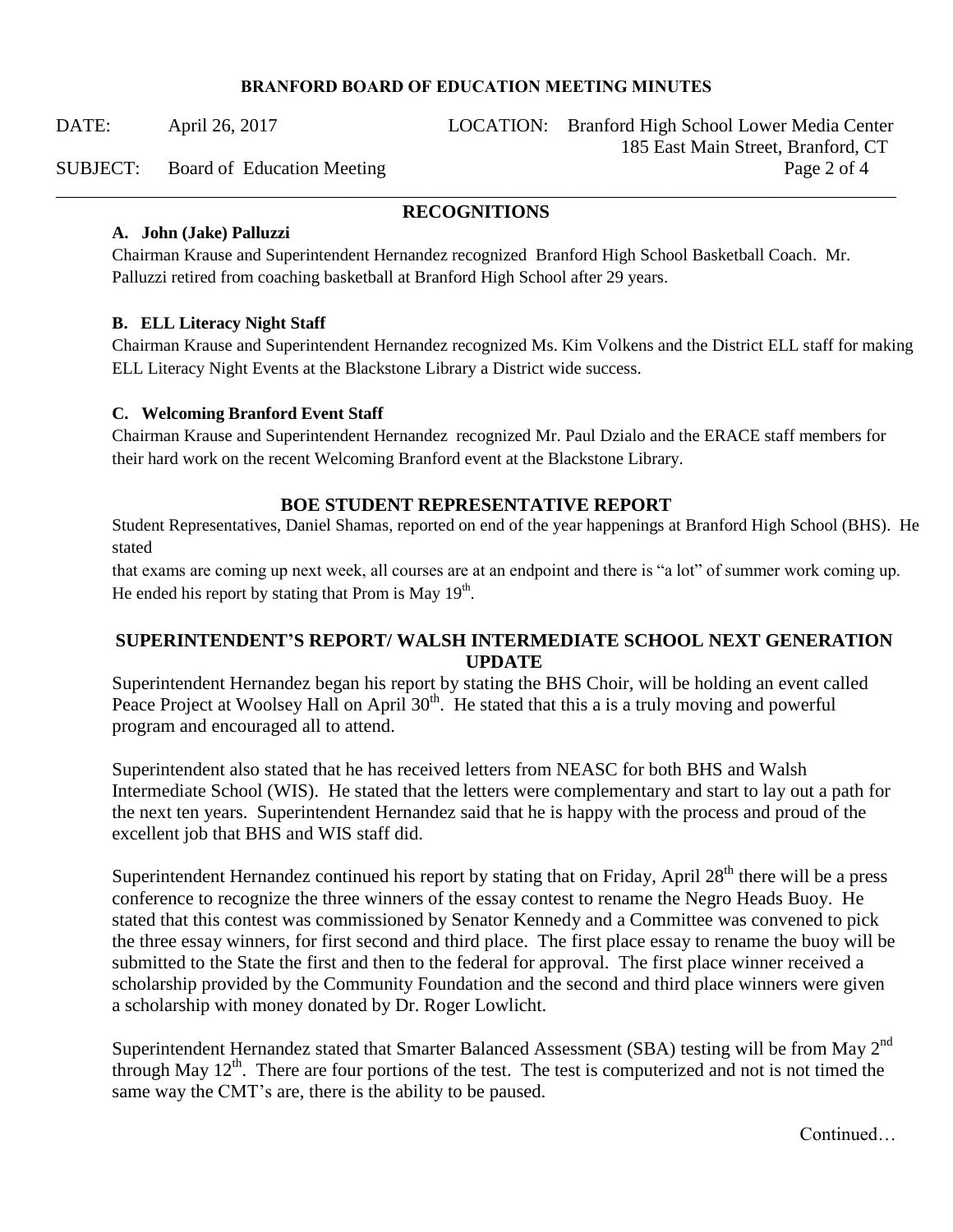\_\_\_\_\_\_\_\_\_\_\_\_\_\_\_\_\_\_\_\_\_\_\_\_\_\_\_\_\_\_\_\_\_\_\_\_\_\_\_\_\_\_\_\_\_\_\_\_\_\_\_\_\_\_\_\_\_\_\_\_\_\_\_\_\_\_\_\_\_\_\_\_\_\_\_\_\_\_\_\_\_\_\_\_\_\_\_\_\_\_

DATE: April 26, 2017 LOCATION: Branford High School Lower Media Center 185 East Main Street, Branford, CT SUBJECT: Board of Education Meeting Page 3 of 4

# **SUPERINTENDENT'S REPORT/ WALSH INTERMEDIATE SCHOOL NEXT GENERATION UPDATE** (Continued)

Superintendent Hernandez continued his report by stating that the project is moving forward with the WIS Design Development Phase is due at the end of May. The model classroom is in the process of being set-up, although not identical the design team will try recreating what an actual classroom will look like.

Superintendent Hernandez finished his report by stating that he along with Chairman Krause; Michele Krumenacker, FRC Director; Paul Dzialo, ERACE Director and Don Neel, Chief Operating Officer, attended the RTM Sub-Committee meeting and over all the meeting went well with a good discourse, with the Committee hearing more about the District's budget.

# **03 DISCUSSION/ACTION ITEMS**

## **A. Project Graduation Donation**

MOTION (Borrus/Marsland) to approve a \$2,510 (\$10 per student at 251 seniors) donation to BHS Project Graduation. APPROVED UNANIMOUSLY

## **B. Safe School Climate Plan**

MOTION (O'Connor/Hotz) to approve the Safe School Climate Plan as discussed at tonight's Policy Committee meeting.

APPROVED UNANIMOUSLY with two language modifications

## **STANDING COMMITTEE REPORTS**

**A. Communication Committee (Joanne Borrus, Chair).** Next scheduled meeting: **Wednesday, May 10, 2017 at 6:00 P.M., Branford High School Lower Media Center.** 

**B. Personnel & Finance Committee (Judy Hotz, Chair) .** Next scheduled meeting: **Wednesday, May 10, 2017 at 6:30 P.M., Branford High School Lower Media Center.** 

**C. Teaching & Learning Committee (John Prins, Chair)** Next scheduled meeting: **Wednesday, May 10, 2017 at 7:00 P.M., at Branford High School, Lower Media Center.** 

**D. Policy Committee (Kate Marsland & John O'Connor, Co-Chairs). Next scheduled meeting:** 

**Wednesday, May 17, 2017 at 6:00 P.M., Branford High School Lower Media Center.** 

## **BOARD REPORTS:**

**ACES** – Judy Hotz reported that ACES heard their final inschool budget, a report from their Auditor and potential ways to reduce spending. They are waiting to hear what the final budget will be when the final cuts from the State are known.

**CABE** – Chairman Krause reported that CABE has already begun to organized the November CABE/CAPSS Convention.

**BECC –** Kate Marsland discussed the Week of the Young child events, including the Art Walk. The Second to the Last Round table will be held tomorrow night, the theme is Sensation Station. Dr. Marsland ended her report by stating that BECC will be participating in the Great Give May 2nd-3<sup>rd</sup>.

**Continued**